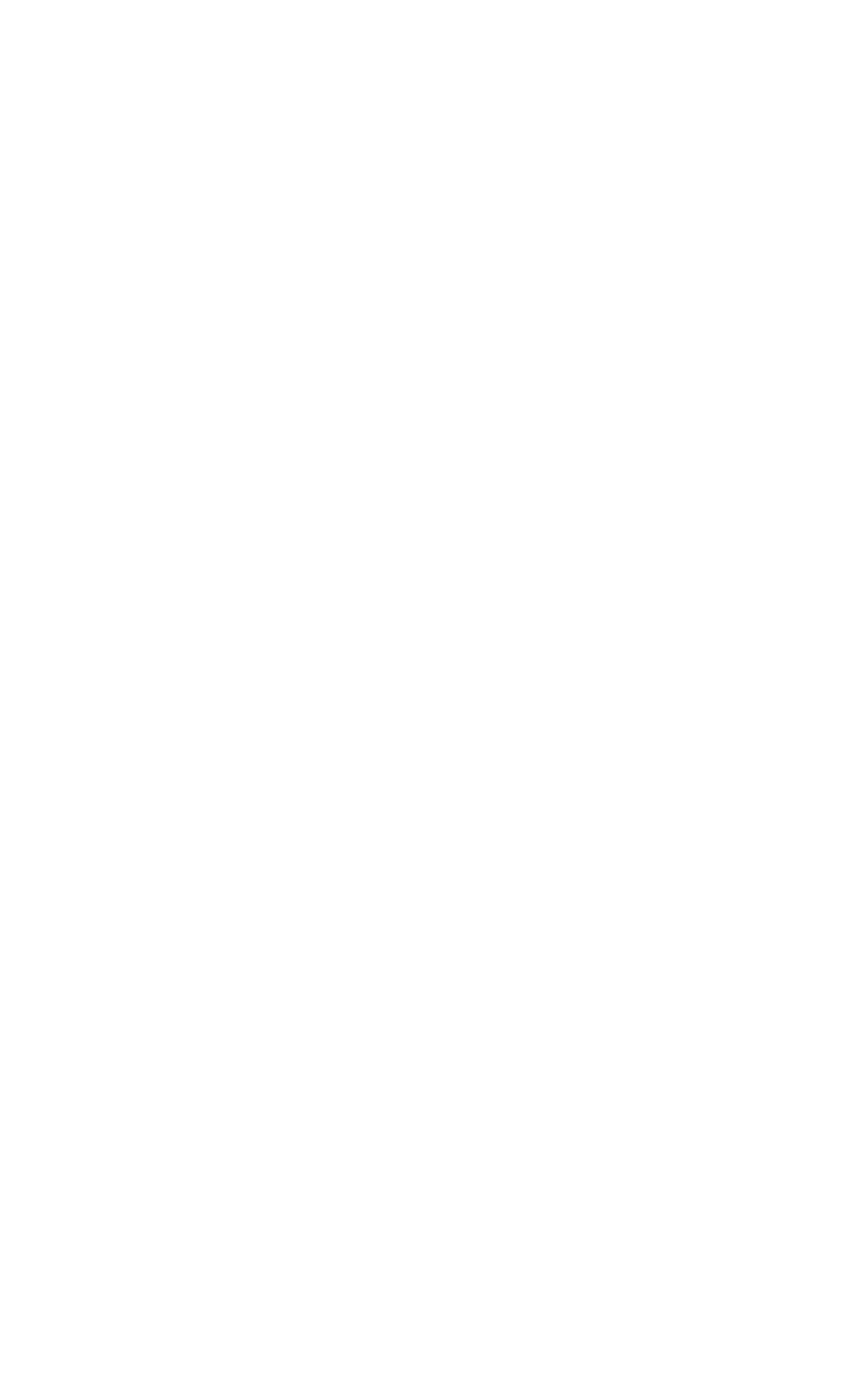## The Great Basin Naturalist Founded in 1939 by Vasco M. Tanner

A journal published from one to four times <sup>a</sup> year by Brigham Young University, Provo, Utah.

MANUSCRIPTS: Only original, unpublished manuscripts, pertaining to the Great Basin and the western United States in the main, will be accepted. Manuscripts are subject to the approval of the editor.

ILLUSTRATIONS: All illustrations should be made with a view to having them appear within the limits of the printed page. The illustrations that form a part of an article should accompany the manuscript. All half-tones or zinc etchings to appear in this journal are to be made under the supervision of the editor, and the cost of the cuts is to be borne by the contributor.

Reprints: No reprints are furnished free of charge. A price list for reprints and an order form is sent with the proof.

SUBSCRIPTION: The annual subscription is \$2.50 (outside the United States \$3.25). Single number, 80 cents.

All correspondence dealing with manuscripts should be addressed to the Editor, Vasco M. Tanner, Great Basin Naturalist, Brigham Young University, Provo, Utah. Other matters such as subscriptions, reprints, exchanges and other business should be addressed to Ernest L. Olson, Chairman of University Publications.

Reprints Schedule of The Great Basin Naturalist

|            |         |       |  |                                       |       | Each<br>Additional                                 |
|------------|---------|-------|--|---------------------------------------|-------|----------------------------------------------------|
|            | $2$ pp. |       |  | 4 pp. 6 pp. 8 pp. 10 pp. 12 pp. 2 pp. |       |                                                    |
| 50 copies  |         |       |  |                                       |       | \$6.00 \$7.00 \$8.00 \$9.00 \$10.00 \$11.00 \$2.00 |
| 100 copies | 7.00    |       |  | 8.00 9.00 10.00 11.00 12.00           |       |                                                    |
| 200 copies | 8.00    | 9.00  |  | 10.00 11.00 12.00                     | 13.00 |                                                    |
| 300 copies | 9.00    | 10.00 |  | 11.00 12.00 13.00                     | 14.00 |                                                    |

Covers: \$10.00 for first 100 copies, \$4.00 for additional 100 copies.